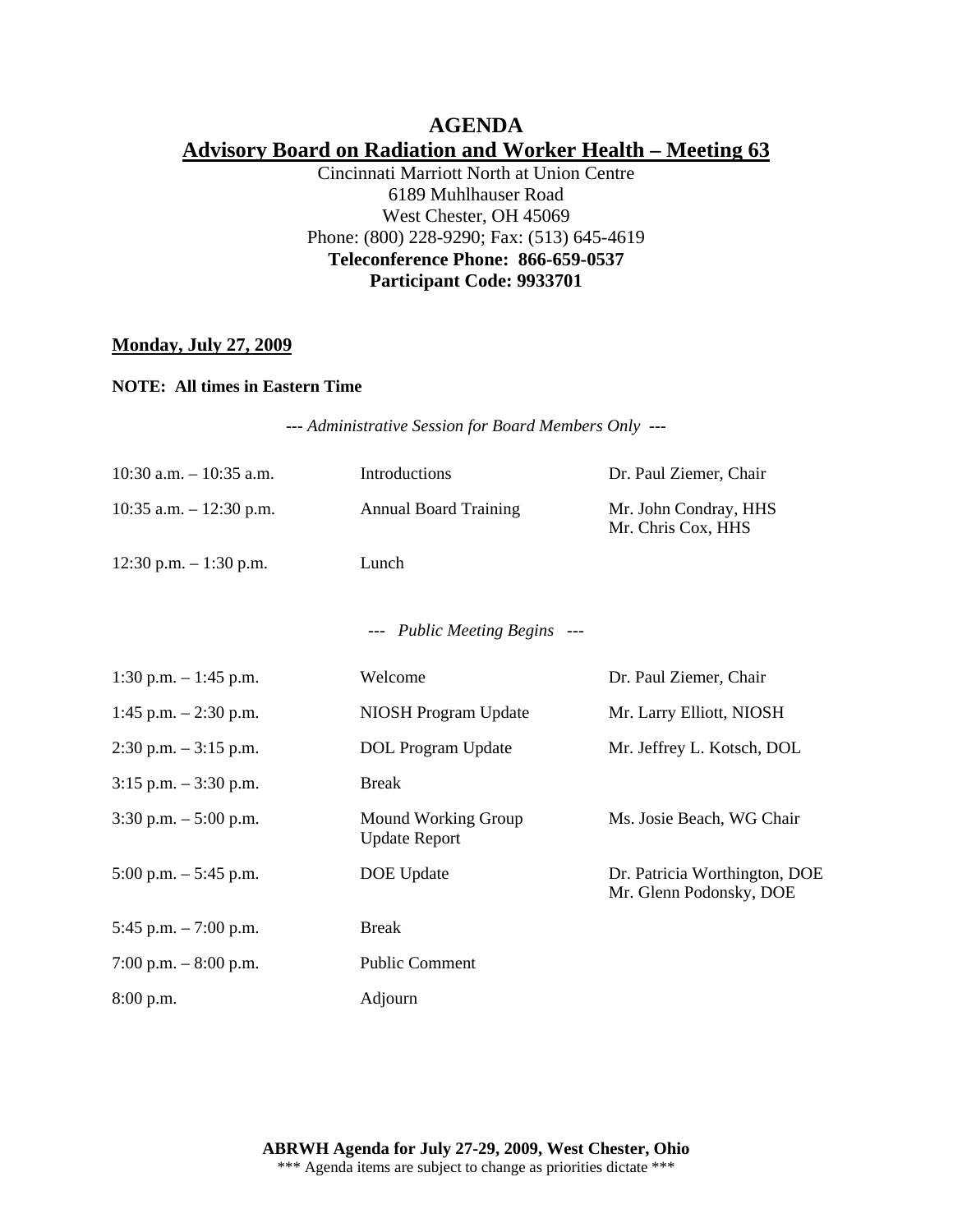# **AGENDA Advisory Board on Radiation and Worker Health – Meeting 63**

Cincinnati Marriott North at Union Centre 6189 Muhlhauser Road West Chester, OH 45069 Phone: (800) 228-9290; Fax: (513) 645-4619 **Teleconference Phone: 866-659-0537 Participant Code: 9933701** 

### **Tuesday, July 28, 2009**

#### **NOTE: All times in Eastern Time**

| $9:00$ a.m. $-9:15$ a.m.   | Welcome                                               |                                              |
|----------------------------|-------------------------------------------------------|----------------------------------------------|
| $9:15$ a.m. $-10:00$ a.m.  | Oak Ridge Hospital SEC Petition                       | Dr. Lara Hughes, NIOSH<br>Petitioner(s)      |
| $10:00$ a.m. $-11:00$ a.m. | Baker-Perkins Co. SEC Petition                        | Mr. LaVon Rutherford, NIOSH<br>Petitioner(s) |
| $11:00$ a.m. $-11:15$ a.m. | <b>Break</b>                                          |                                              |
| $11:15$ a.m. $-12:00$ p.m. | Lake Ontario Ordnance Works SEC<br>Petition           | Dr. James Neton, NIOSH<br>Petitioner(s)      |
| $12:00$ p.m. $-1:30$ p.m.  | Lunch                                                 |                                              |
| 1:30 p.m. $- 2:00$ p.m.    | Science Update                                        | Dr. James Neton, NIOSH                       |
| $2:00$ p.m. $-2:30$ p.m.   | Dose Reconstruction Program<br>Report                 | Mr. Stu Hinnefeld, NIOSH                     |
| $2.30$ p.m. $-3:15$ p.m.   | Norton Company SEC Petition                           | Mr. Stu Hinnefeld, NIOSH<br>Petitioner(s)    |
| $3:15$ p.m. $-3:30$ p.m.   | <b>Break</b>                                          |                                              |
| $3:30$ p.m. $-4:00$ p.m.   | <b>Blockson Chemical SEC Petition:</b><br>Radon Model | Mr. Mark Griffon, Member<br>Petitioner(s)    |
| 4:00 p.m. $-$ 5:00 p.m.    | <b>Break</b>                                          |                                              |
| $5:00$ p.m. $-6:30$ p.m.   | <b>Public Comment</b>                                 |                                              |
| $6:30$ p.m.                | Adjourn                                               |                                              |